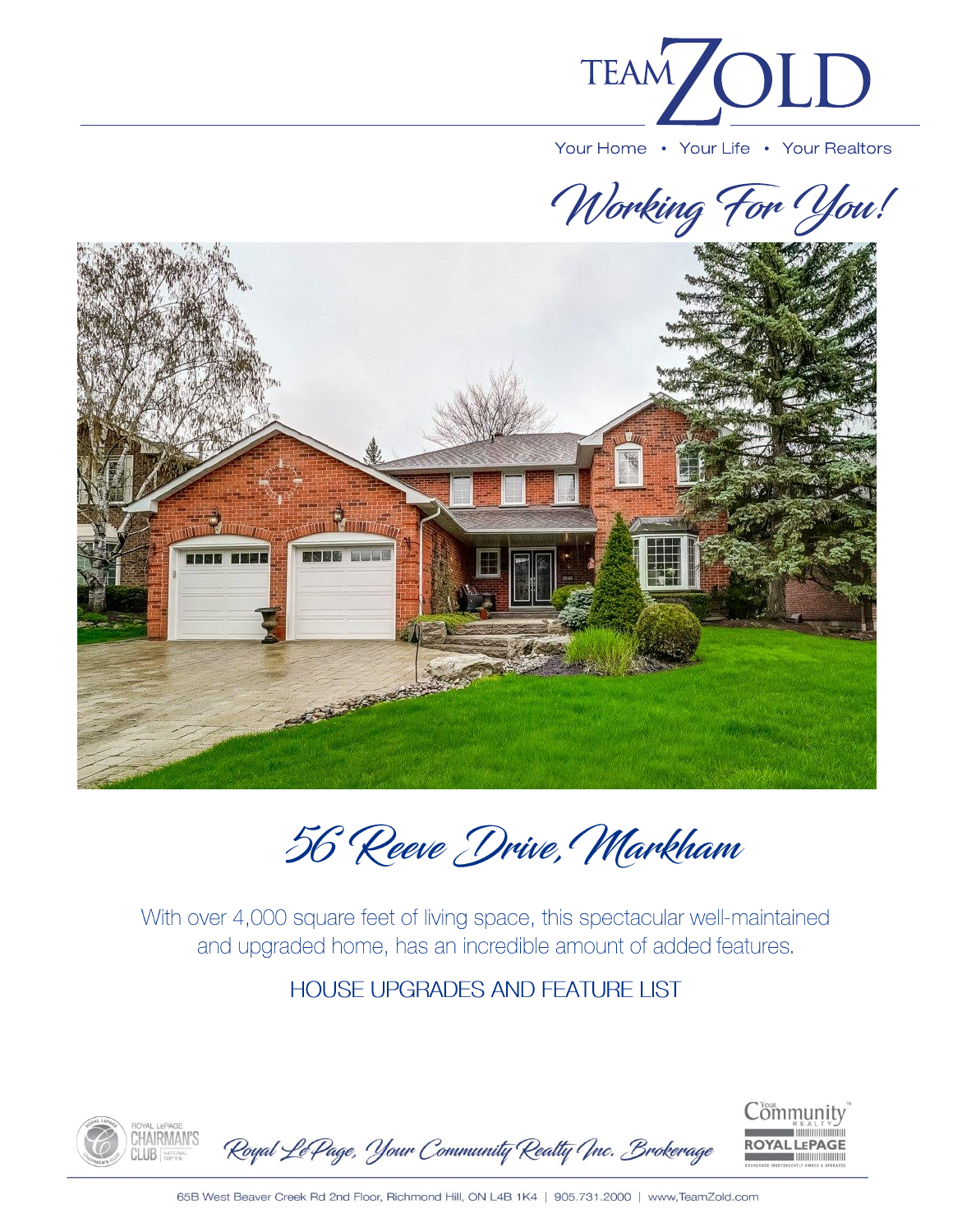

Working For You!

# Kitchen:

- Renovated Kitchen (over \$100K in upgrades), including SS Wolf Gas Stove, SS Wolf Downdraft Vent; Built-In SS Miele Microwave/Speed Oven, SS Miele Full Wall Oven, SS Miele Food Warming Drawer, SS Miele Coffee Machine with Cup/Plate Warming Drawer, Integrated Marvel Wine Fridge with Humidor, SS Kitchen-Aid Refrigerator
- Granite Counters
- California Shutters
- Kitchen Opens to Dining Room
- Walkout to Backyard

## Bathrooms:

• Over \$75K spent on main bathroom renovations with Riobel faucets, rain heads/spray/handhelds, Neptune stand-alone tub

## **Family Room:**

- Fireplace (wood) recently refaced,
- Includes TV Mount, with numerous cables (incl. HDMI, audio, video)
- Two built in cabinets on side of Fireplace (to house A/V Equipment)
- Walkout to Backyard

## Bedrooms:

- All with generous closet space & California organizers/shelving
- Primary Bedroom includes Electric Fireplace, and 6 PC ensuite bathroom
- Bedroom 1 includes a Fireplace with Electric liner (can be converted back to wood)
- Bedroom 5 has Cedar closet

## Main Floor Laundry Room:

- Fully Renovated with Garage Access
- Whirlpool front load steam washer & dryer with storage pedestal for both
- Built-In shoe/storage/laundry bins
- Full upper/lower cabinets, granite countertop with porcelain floor
- Stainless steel under mount sink with built in scrub board and touchless faucet

Community CHAIRMAN'S Royal Le Page, Your Community Realty (Inc. Brokerage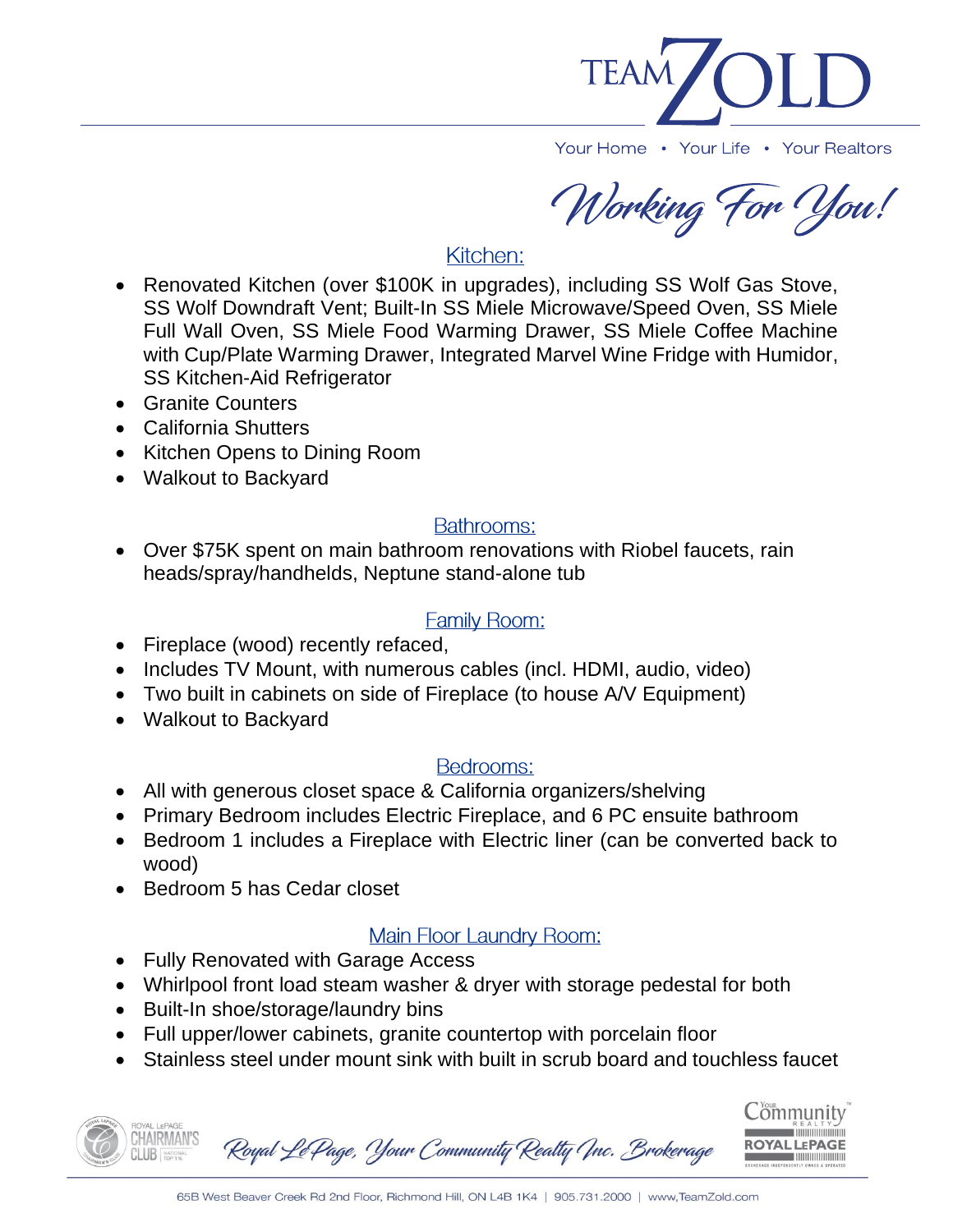

Working For You!

#### Basement:

- Can be easily converted into a 2-Bedroom 'In-law' suite
- Built in Bar/Sink
- Gas Fireplace
- Built-in cabinets in main room
- Full (4pce) renovated bathroom
- 1 Bedroom currently used as a Workout room/office with built in bookshelves x1
- 1 Bedroom currently used an 'entertainment' room with tv/ built in bookshelves x1
- Cold Cellar with built in shelving, Side-by-side Refrigerator/Freezer
- Approx. 1,300 square feet of living space in basement

#### **Outdoor Kitchen/Living Space:**

#### **Backyard Oasis includes**

- Granite counter tops with plumbed sink
- Outdoor grill and burners, and Napoleon BBQ (all gas),
- Built-in fridge
- Gas line for Fire pit table (table not included)
- Gas line roughed in for outdoor fireplace
- 4 outdoor water faucets

Sports Pool 16' X 32', (6.5 deep/ 4.5 shallow), includes:

- Volleyball net
- New liner
- New Pentair Intellibrite multi-colour LED lights with timer,
- Integrated steps with three Whirlpool seats.
- Sale includes available pool accessories, including cover.

Irrigation System: Front and back with flower pot drip lines as well

#### Landscaping:

• Home has been landscaped front and back (Boulders, river rock, interlocking paving stones);

| <b>ROTAL LIDAGE</b><br>ROYAL LEPAGE<br>CHAIRMAN'S<br>CLUB <i>MATIONAL</i> | Royal Le Page, Your Community Realty Ync. Brokerage | $\mathsf{Community}^*$<br>REALTY<br><b>ROYAL LEPAGE</b><br>BROKERAGE INDEPENDENTLY OWNED & OPERATED |
|---------------------------------------------------------------------------|-----------------------------------------------------|-----------------------------------------------------------------------------------------------------|
|---------------------------------------------------------------------------|-----------------------------------------------------|-----------------------------------------------------------------------------------------------------|